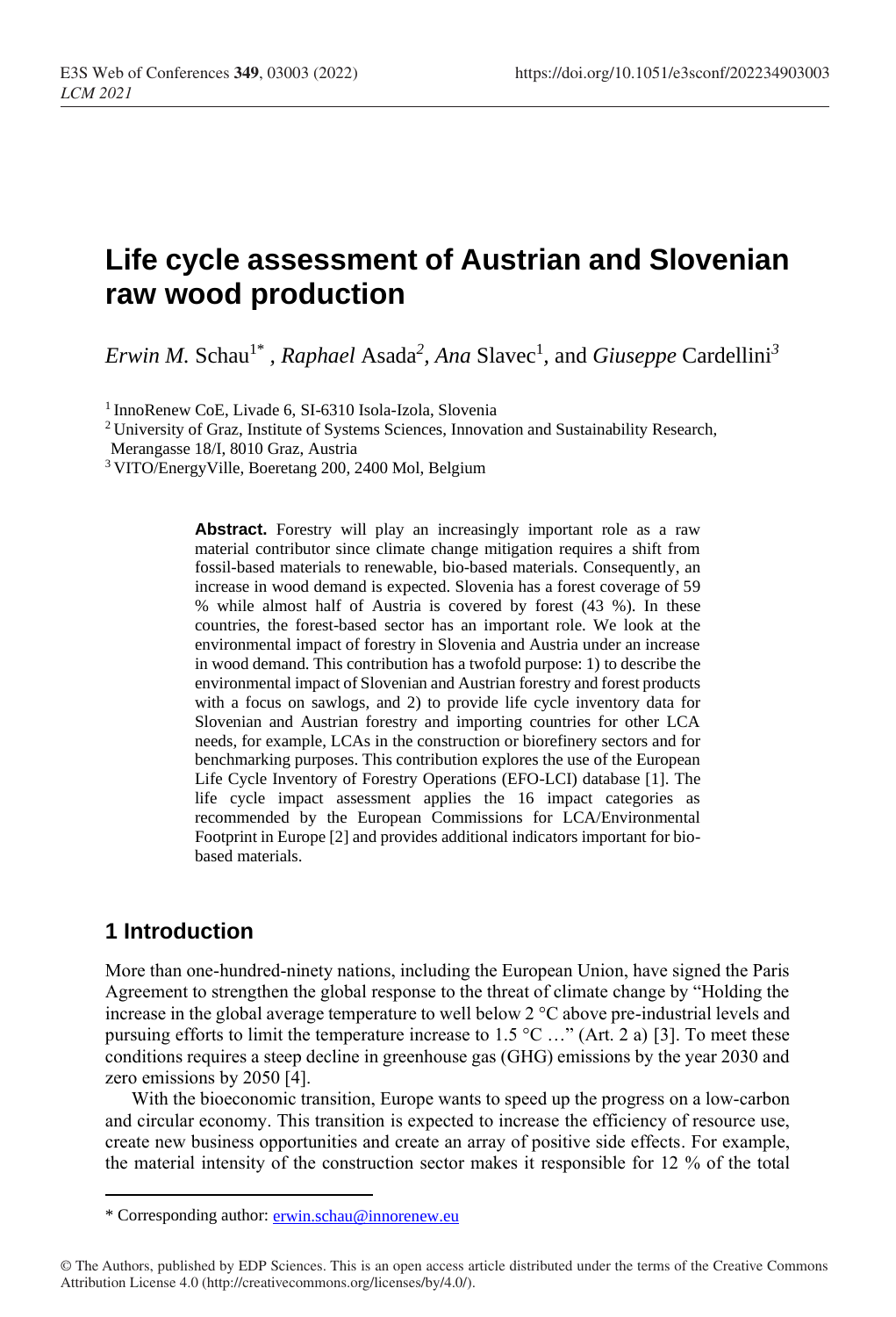GHG emissions of the EU28 [5]. Due to their typically lower carbon footprint [6], woodbased products represent an alternative to GHG-intensive construction materials such as steel and concrete.

Forests and the forest-based sector provide wood, one of the most abundant and important bio-based feedstocks, sequester carbon and deliver a wealth of other services. The transition from a fossil-based to bio-based economy poses the issue of how to sustainably produce and increase biomass supply while sustaining forest carbon sinks. Securing a sustainable biomass supply is one of the key issues for deploying a sustainable bioeconomy [7].

As can be seen from Figure 1, Austria (north) and Slovenia (south) have a high forest coverage (dark green colour) [8].



**Fig. 1.** Austria and Slovenia and CORINE Land Cover types (based on EEA [8]).

Almost half of Austria is covered by forest (43.3 %) and Slovenia has a forest coverage of 59.8 %, which makes it one of the most forested countries in Europe [9]. The Austrian forest covers an area of 4.0 million ha, while the Slovenian forest covers an area of 1.2 million ha. The growing stock, increment, and harvest in Austria are 337 m<sup>3</sup>/ha, 9.0 m<sup>3</sup>/ha, and 7.7  $m<sup>3</sup>/ha$ , respectively [10], and in Slovenia, 303 m<sup>3</sup>/ha, 7.5 m<sup>3</sup>/ha, and 4.5 m<sup>3</sup>/ha, respectively [11]. In Austria, wood use is largely driven by the sawmill industry (53 %), the pulp and paper industry (14 %), and direct energy recovery (33 %) [12]. Similarly in Slovenia, sawlogs and veneer logs represent the highest share of purchased roundwood (72 %), followed by pulpwood  $(18\%)$  and wood fuel  $(8\%)$  [11].

The purpose of this contribution is twofold: 1) to describe the environmental impact of Slovenian and Austrian forestry and forest products with a focus on sawlogs, and 2) to provide life cycle inventory data for Slovenian and Austrian forestry and importing countries for other LCA needs, for example, LCAs in the construction or biorefinery sectors and for benchmarking purposes.

### **2 Data and method**

LCA is a standardised method to evaluate the environmental impacts of products and services with a life cycle perspective. A cradle-to-gate LCA starts with the raw material extraction and ends when the product is finished at the factory gate – here, the forest road. The system boundaries with the input and output are closely aligned with those of the European datasets in ecoinvent. Figure 2 gives an overview.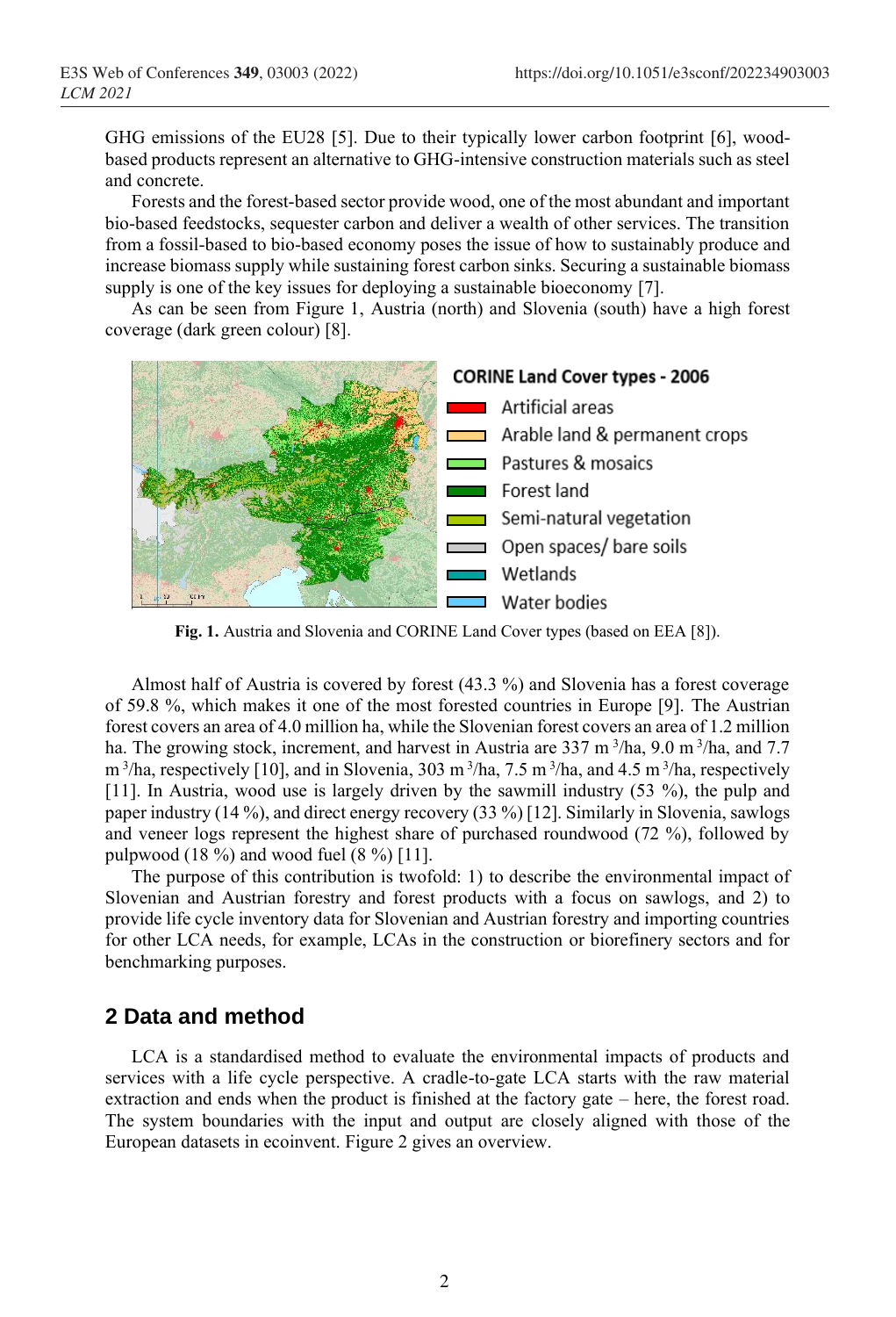

**Fig. 2**. Simplified cradle-to-gate system boundary (based on ecoinvent database v 3.6 [13]).

The functional unit is the provision of  $1 \text{ m}^3$  of wood (measured as under bark) at the forest road. The life cycle impact assessment applies the 16 impact categories as recommended by the European Commissions for LCA/Environmental Footprint in Europe [2] and provides sub-indicators for the carbon footprint, which is important for bio-based materials.

The European Forestry Operations Life Cycle Inventory (EFO-LCI) contains LCI for forest management practices of European forests [1]. The LCI is based on published and unpublished scientific studies, national reports, and national laws along with data that were collected from national forestry expertise. To describe all possible forest types, EFO-LCI has classified European forests based on the adopted silvicultural systems and species composition; the combination of results has been named a Forest Unit. The 49 total forest units identified in EFO-LCI includes and allows all the major types of European forests and their management to be described. EFO-LCI describes a total of 235 forest units in 29 European countries. This contribution explores the use of this database [1]. Data from EFO-LCI have been extracted and calculated to fit to the ecoinvent dataset input and output (see Figure 2). Table 1 summarizes some key data from EFO-LCI. Background life cycle data (e.g. input from technosphere in fig. 2) are from ecoinvent 3.6 [13], while the amounts are based on EFO-LCI [1]. Additional background data on fencing have been gathered from Cambria and Pierangeli [14].

| Tree type      | Country   | Forest<br>Unit | Timber $\mathsf{Im}^3$<br>(u.b.)/ha] | Pulp logs $\lceil m^3 \rceil$<br>(u.b.)/ha] | Forest area<br>$[ha/m^3(u.b.)]$ | Rotation<br>period [a] | Road length<br>[m/ha] |
|----------------|-----------|----------------|--------------------------------------|---------------------------------------------|---------------------------------|------------------------|-----------------------|
| Coniferous     | AT        | $3 - B$        | 629                                  | 176                                         | 12.4                            | 103                    | 48                    |
| Non-coniferous | AT        | $3-E$          | 521                                  | 169                                         | 14.5                            | 118                    | 48                    |
| Non-coniferous | AT        | 3-F            | 657                                  | 234                                         | 11.2                            | 108                    | 48                    |
| Coniferous     | AT        | $4-A$          | 310                                  | 110                                         | 23.8                            | 108                    | 48                    |
| Coniferous     | <b>SI</b> | $3 - B$        | 506                                  | 127                                         | 15.8                            | 138                    | 10                    |
| Non-coniferous | <b>SI</b> | 3-E            | 277                                  | 34                                          | 32.2                            | 98                     | 15                    |
| Non-coniferous | SI        | $3-F$          | 261                                  | 43                                          | 32.9                            | 143                    | 10                    |
| Coniferous     | <b>SI</b> | $4-A$          | 147                                  | 36                                          | 54.8                            | 98                     | 10                    |

**Table 1.** Some key data from the EFO-LCI database [1].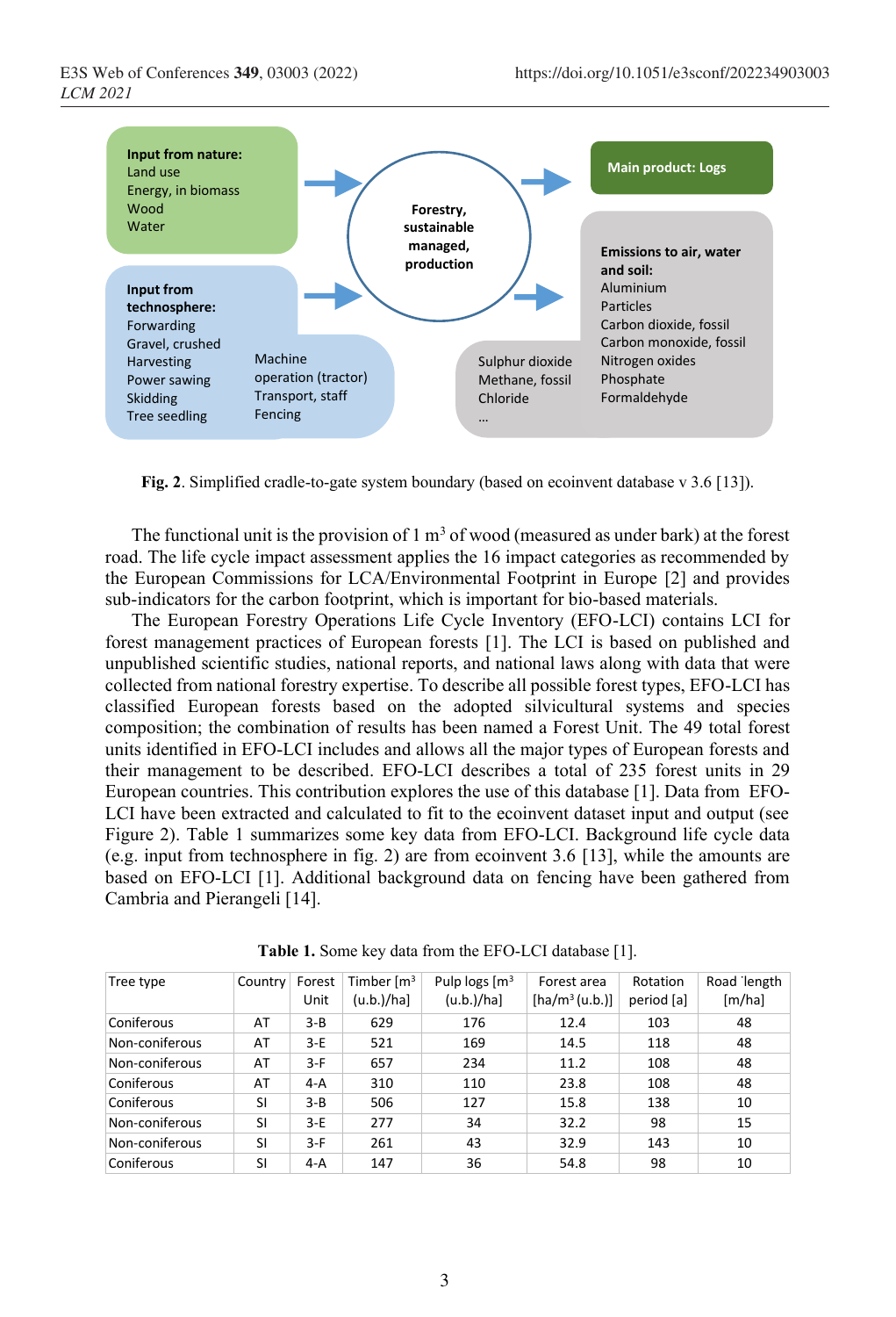Not all forest types in Slovenia and Austria are in the scope of this contribution; therefore, the results are not representative for Slovenia and Austria as countries but describe only the investigated forest units.

The life cycle impact assessment method applied is that for construction products (EN15804+A2:2019) [15], the normalisation and weighting factors are from the EU Environmental Footprint [2] as implemented in the LCA software used (SimaPro 9.1 [16]).

## **3 Results**

Table 2 shows the characterised results for  $1 \text{ m}^3$  of raw wood at the forest road for selected forest units in Austria and Slovenia.

| Data source                                 |                           | ecoinvent                     |                                      |                                                                  |                   |                             |                              |                  |        |                    |
|---------------------------------------------|---------------------------|-------------------------------|--------------------------------------|------------------------------------------------------------------|-------------------|-----------------------------|------------------------------|------------------|--------|--------------------|
| Geography                                   |                           |                               | Austria                              | Slovenia                                                         |                   |                             |                              |                  | DE     | EU                 |
| Management                                  |                           |                               |                                      |                                                                  | Even-aged         |                             |                              |                  |        |                    |
| group                                       |                           |                               |                                      |                                                                  |                   |                             |                              |                  |        |                    |
|                                             |                           |                               |                                      | Uniform<br>Uniform<br>clear-cut<br>clear-cut<br>with shelterwood |                   |                             |                              |                  |        |                    |
|                                             |                           |                               |                                      |                                                                  |                   |                             |                              |                  |        |                    |
|                                             | with shelterwood<br>Coni- |                               |                                      | system                                                           |                   |                             | system                       |                  |        |                    |
| Species type                                | Non-coniferous<br>ferous  |                               |                                      | Coniferous                                                       |                   | Non-coniferous              |                              | Coniferous       |        |                    |
|                                             |                           | Slow                          |                                      |                                                                  |                   | Slow                        | Slow                         |                  |        |                    |
|                                             | Shade<br>tolerant         | growing<br>light<br>demanding | Slow<br>growing<br>shade<br>tolerant | Light<br>demand.                                                 | Shade<br>tolerant | growing<br>light<br>demand. | growing<br>shade<br>tolerant | Light<br>demand. | Spruce | Spruce<br>and pine |
| Forest unit<br>code /<br>Impact<br>category | 3B                        | 3E                            | 3F                                   | 4A                                                               | 3B                | 3E                          | 3F                           | 4A               |        |                    |
| CC, total                                   | $-766$                    | $-1080$                       | $-1080$                              | $-771$                                                           | $-759$            | $-1053$                     | $-1054$                      | $-758$           | $-766$ | $-806$             |
| $CC-F$                                      | 18.8                      | 15.9                          | 13.8                                 | 20.1                                                             | 15.5              | 27.9                        | 26.5                         | 20               | 11.4   | 11                 |
| $CC-B$                                      | $-785$                    | $-1096$                       | $-1095$                              | $-791$                                                           | $-777$            | $-1085$                     | $-1085$                      | $-779$           | $-778$ | $-817$             |
| <b>CC-LULUC</b>                             | 0.22                      | 0.38                          | 0.45                                 | 0.24                                                             | 2.2               | 4.16                        | 4.16                         | 0.21             | 0.91   | 0.56               |
| OD                                          | 3.84                      | 3.18                          | 2.76                                 | 4.03                                                             | 3.13              | 5.61                        | 5.36                         | 4.13             | 2.28   | 2.2                |
| IR                                          | 1.15                      | 0.97                          | 0.84                                 | 1.25                                                             | 0.87              | 1.57                        | 1.48                         | 1.22             | 0.69   | 0.67               |
| POF                                         | 0.11                      | 0.14                          | 0.15                                 | 0.12                                                             | 0.57              | 1.07                        | 1.06                         | 0.11             | 0.27   | 0.18               |
| PM                                          | 5.56                      | 4.92                          | 4.32                                 | 6.17                                                             | 7.81              | 12.9                        | 12.2                         | 5.87             | 5.5    | 5.98               |
| HT-NC                                       | 1.96                      | 3.01                          | 3.42                                 | 2.22                                                             | 14.1              | 26.6                        | 26.4                         | 2.05             | 6.16   | 3.83               |
| HT-C                                        | 1.08                      | 1.47                          | 1.6                                  | 1.23                                                             | 6.11              | 11.4                        | 11.3                         | 1.16             | 2.62   | 1.65               |
| AC                                          | 98.6                      | 81.4                          | 69.6                                 | 105                                                              | 64.9              | 117                         | 110                          | 101              | 58.6   | 59.9               |
| Eu-F                                        | 1.5                       | 2.41                          | 2.82                                 | 1.64                                                             | 13.3              | 25.2                        | 25.1                         | 1.43             | 5.58   | 3.45               |
| Eu-M                                        | 34.8                      | 28.7                          | 24.8                                 | 36.5                                                             | 29.3              | 52.9                        | 51.1                         | 35.3             | 23.2   | 22.9               |
| Eu-T                                        | 0.38                      | 0.3                           | 0.25                                 | 0.39                                                             | 0.21              | 0.37                        | 0.35                         | 0.38             | 0.21   | 0.23               |
| EcoT-F                                      | 218                       | 203                           | 184                                  | 241                                                              | 307               | 580                         | 550                          | 238              | 180    | 152                |
| LU                                          | 43.1                      | 60.5                          | 43.8                                 | 92.8                                                             | 74.9              | 109                         | 162                          | 184              | 36.8   | 50                 |
| WU                                          | 2.53                      | 3                             | 3.06                                 | 2.96                                                             | 7.47              | 14                          | 13.8                         | 1.61             | 4.15   | 2.66               |
| $RU-F$                                      | 267                       | 223                           | 193                                  | 286                                                              | 205               | 369                         | 350                          | 284              | 157    | 153                |
| RU-M&M                                      | 0.32                      | 0.31                          | 0.28                                 | 0.38                                                             | 0.29              | 0.62                        | 0.51                         | 0.38             | 0.19   | 0.15               |

**Table 2.** Characterised results of 1 m<sup>3</sup> of raw wood at the forest road.

Abbreviations and units [] per m<sup>3</sup> of raw wood: Climate change (CC), total; CC Fossil (CC-F); CC, Biogenic (CC-B); CC, Land use and LU change (CC-LUCUC) [kg CO<sub>2</sub> eq]; Ozone depletion (OD) [mg CFC11 eq]; Ionising radiation (IR) [kBq U<sup>-235</sup> eq]; Photochemical ozone formation (POF) [kg NMVOC eq]; Particulate matter (PM) [10<sup>-7</sup> disease inc.]; Human toxicity, non-cancer (HT-NC)  $[10^{-7}$  CTUh]; Human toxicity, cancer (HT-C)  $[10^{-8}$  CTUh]; Acidification (AC)  $[$ m mol H<sup>+</sup> eq]; Eutrophication, freshwater (Eu-F) [g P eq]; Eutrophication, marine (Eu-M) [g N eq]; Eutrophication, terrestrial (Eu-T) [mol N eq]; Ecotoxicity, freshwater (EcoT-F) [CTUe], Land use (LU) [1000 Pt]; Water use (WU) [m3 depriv.]; Resource use, fossils (RU-F) [MJ]; Resource use, minerals and metals (RU-M&M) [g Sb eq].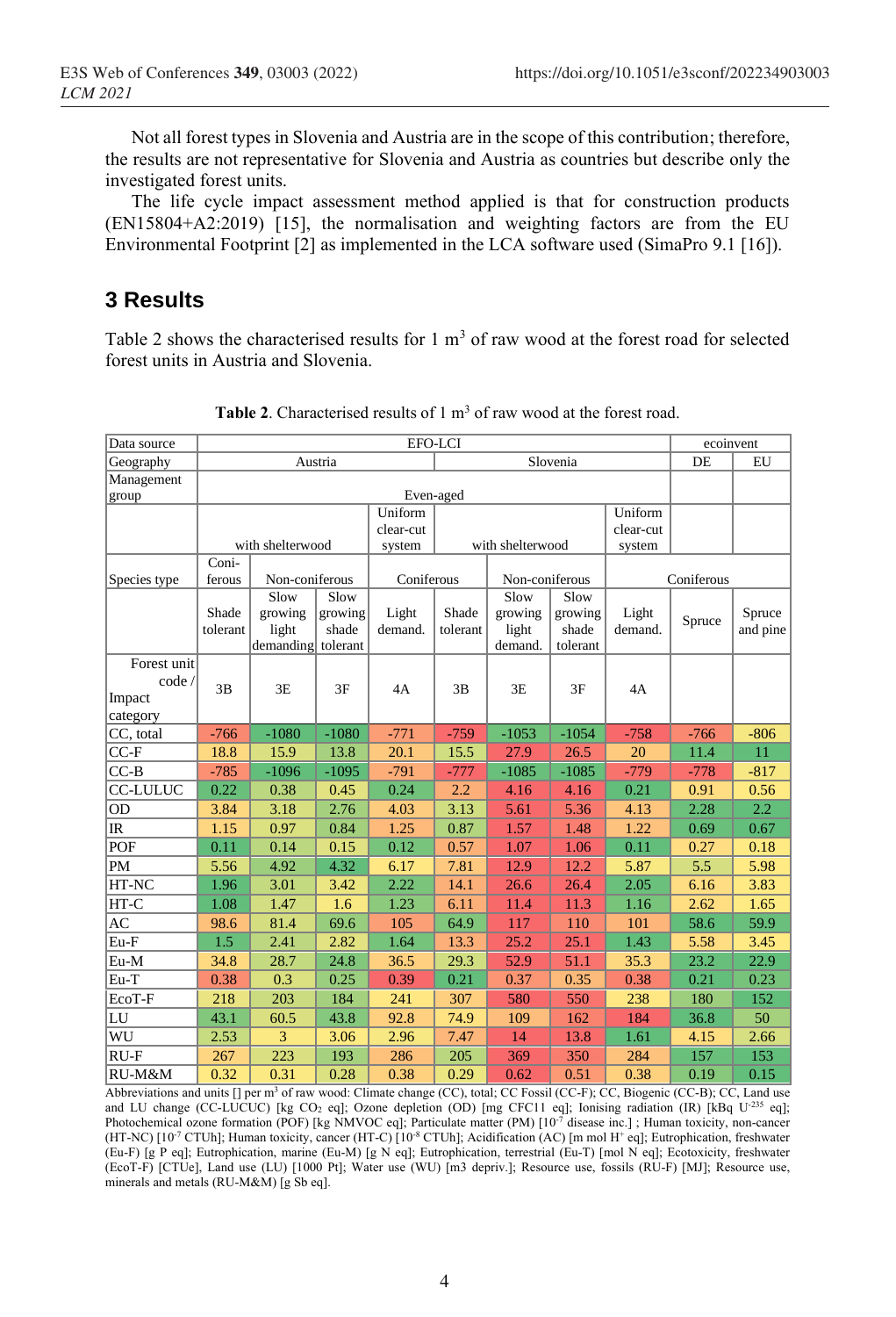There is a considerable variation between the different forest units, e.g., for climate change, fossil, the impact ranges from 11 kg  $CO<sub>2</sub>e$  for the European ecoinvent dataset on spruce and pine, 13.8 kg CO<sub>2</sub>e for the Austrian 3F forest unit to a maximum of 27.9 kg CO<sub>2</sub>e for the Slovenian 3E forest unit - also between Austria and Slovenia, where Slovenia nonconiferous forest units 3E and 3F have considerably overall higher impacts than Austria.

Normalised (clustered column, left axis) and weighted (clustered column, right axis) results are depicted in Figure 3, which show that the selected datasets for Austria and Slovenia have higher environmental impacts than the reference datasets from ecoinvent.



**Fig 3**. Normalised results (clustered column, left axis) and weighted results (stacked, right axis).

Land use is a hot spot; however, interestingly, the climate change sub-category, land use and land use change, is not so important. For all investigated forestry datasets, the weighted total impact is negative due to the amount of carbon stored in the wood.

### **4 Conclusion and further work**

The environmental impact of Slovenian and Austrian forestry is most important for its occupation of land. The harvesting (cutting) of trees is a main contributor to emission to air. However, this is offset by the ability of trees to store carbon from  $CO<sub>2</sub>$  in the atmosphere. The investigated database (EFO-LCI) could provide life cycle inventory data for Slovenian and Austrian forestry and importing countries for other LCA needs, for example, LCAs in the construction or biorefinery sectors and for benchmarking purposes.

The EFO-LCI is static in nature. However, temporal variation may play a crucial role as shown by the example of Slovenian roundwood production, which almost tripled between 1995 and 2016 [17]. Such a massive surge can only be a consequence of significant changes in forest management practices. In view of a continued intensification of wood use to be expected in the future, further research could investigate the effects of changed rotation times, intervention frequencies, and distributions of forest units on biogenic carbon flux dynamics